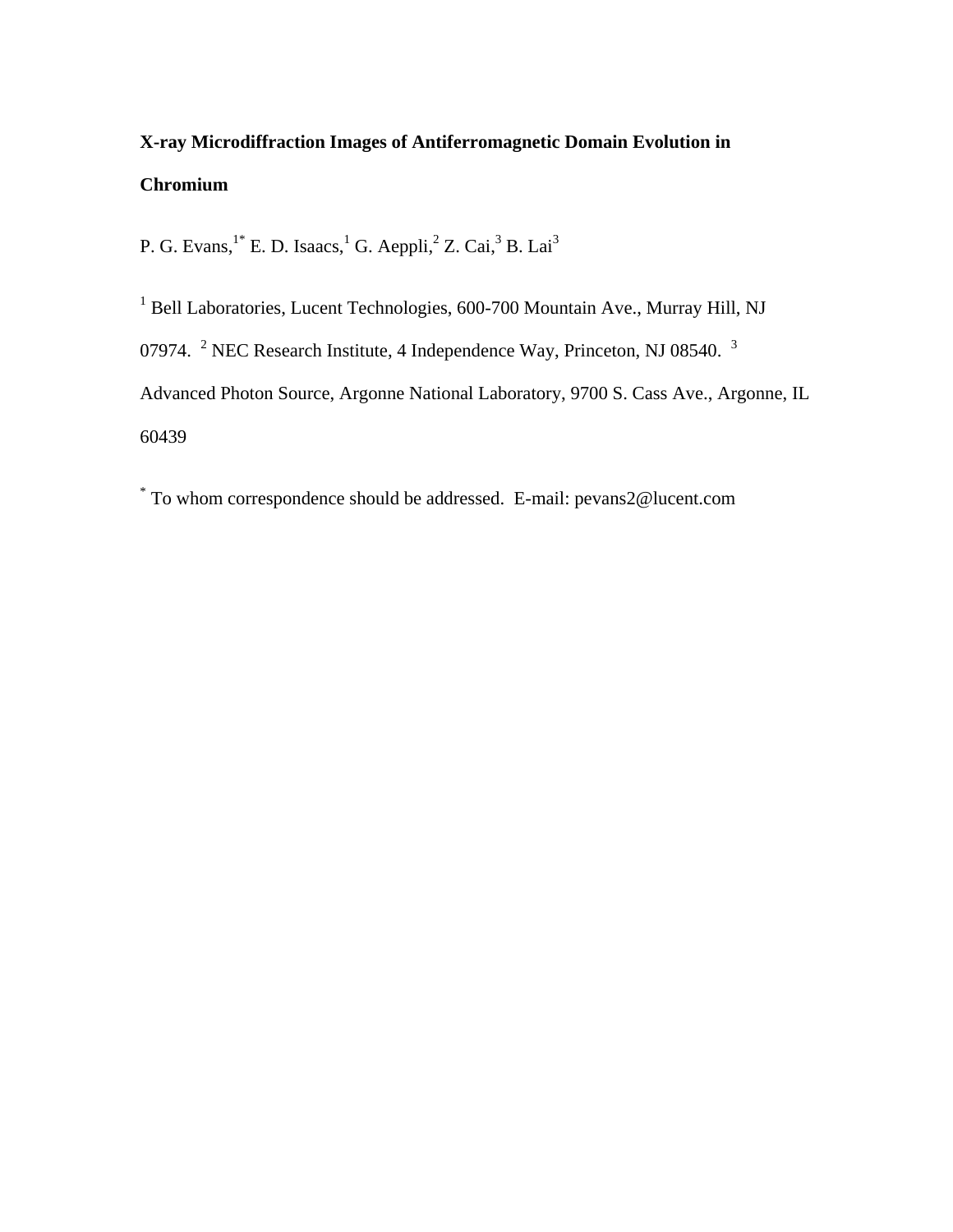## **Abstract**

Magnetic x-ray diffraction combined with x-ray focusing optics is used to image individual antiferromagnetic spin density wave domains in a chromium single crystal at the micron scale. The cross section for non-resonant magnetic x-ray scattering depends on the antiferromagnetic modulation vector and spin polarization direction and allows these quantities to be extracted independently. The technique is used to show that the broadening of the nominally first order "spin-flip" transition at 123 K, at which the spins rotate by 90°, originates at the walls between domains with orthogonal modulation vectors. During cooling the transition begins at these walls and progresses inwards. The modulation-vector domains are themselves unchanged.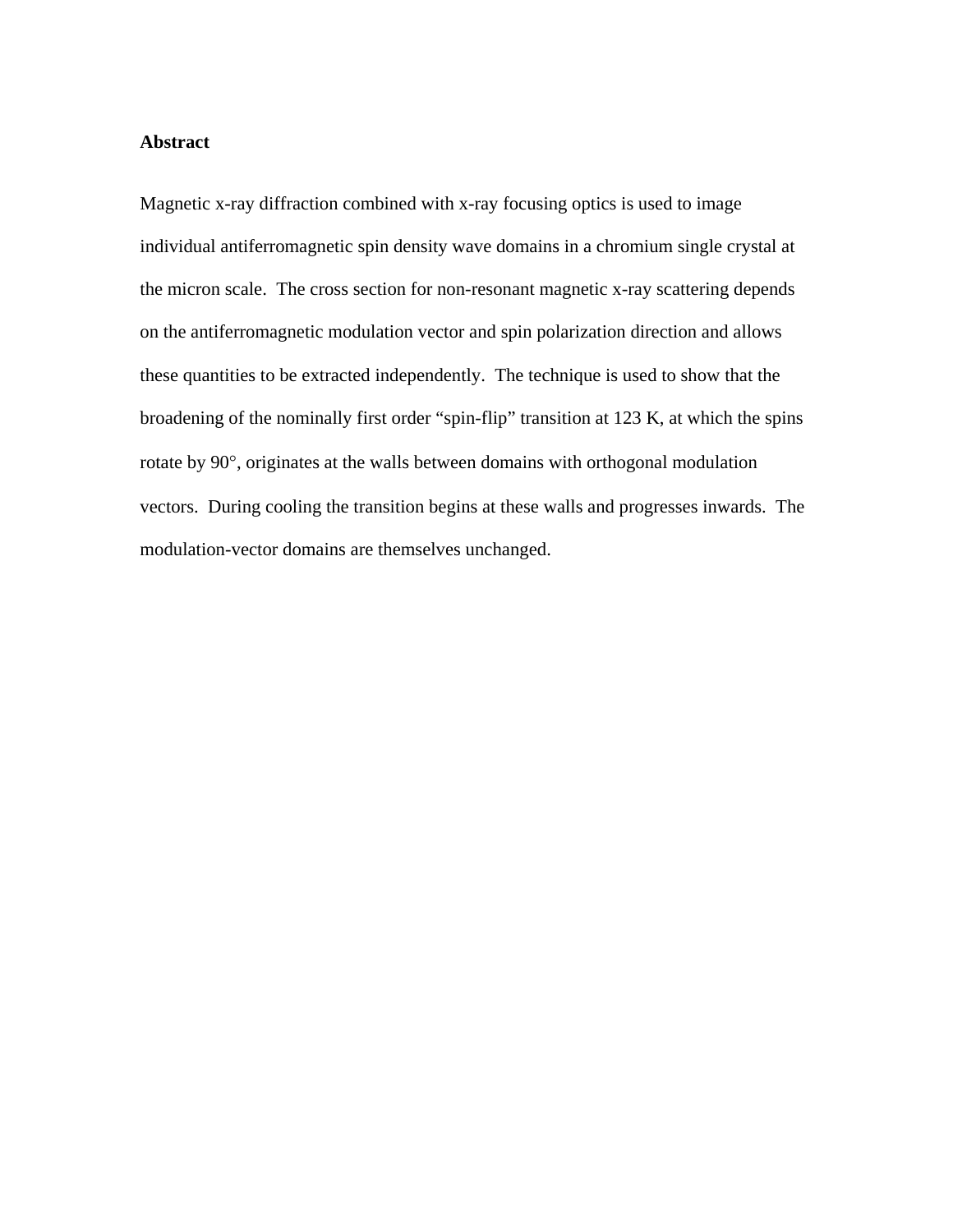The antiferromagnetic ordering of elemental chromium was guessed in 1936 by Louis Néel but had to await the invention of neutron diffraction for confirmation (*1*). Bodycentered cubic Cr is the quintessential example of a structurally simple metal exhibiting complex magnetism. Electron spins order in a long-period density wave and on cooling not only undergo a transition between a disordered paramagnetic phase and an ordered Néel state, at  $T_N$ , but also display a transition between Néel states of mutually perpendicular spin polarizations, at  $T_{SF}$ . While this latter "spin flip" transition dominates many physical properties of chromium below room temperature, the mechanism and dynamics of nucleation and growth of antiferromagnetic domains remains elusive because no suitable microscopies have combined sensitivity to antiferromagnetism and spatial resolution (*2,3*). We describe here a magnetic x-ray diffraction technique exploiting focusing optics to visualize antiferromagnetic domains at the micron scale. As an example of this technique we show that the spin flip transition begins at the walls between domains with orthogonal propagation directions for the spin modulation and coarsens inward.

Coulomb interactions among electrons and the geometry of the Fermi surface within which electrons reside conspire (*4-6*) to produce the spin density wave (SDW) in Cr below the Néel transition at 311 K. The SDW has an amplitude, or peak magnetic moment, of  $0.6 \mu_B$  per atom and a modulation vector that can lie along any of the three <001> axes of the Cr crystal lattice (*7*). The transition we are interested in is not the Néel transition, but the spin flip transition near  $T_{SF}=123K$ , where the SDW changes between transverse and longitudinal polarization states (Fig. 1A). One signature of the spin flip transition occurs in the bulk magnetic susceptibility, which undergoes a small step at the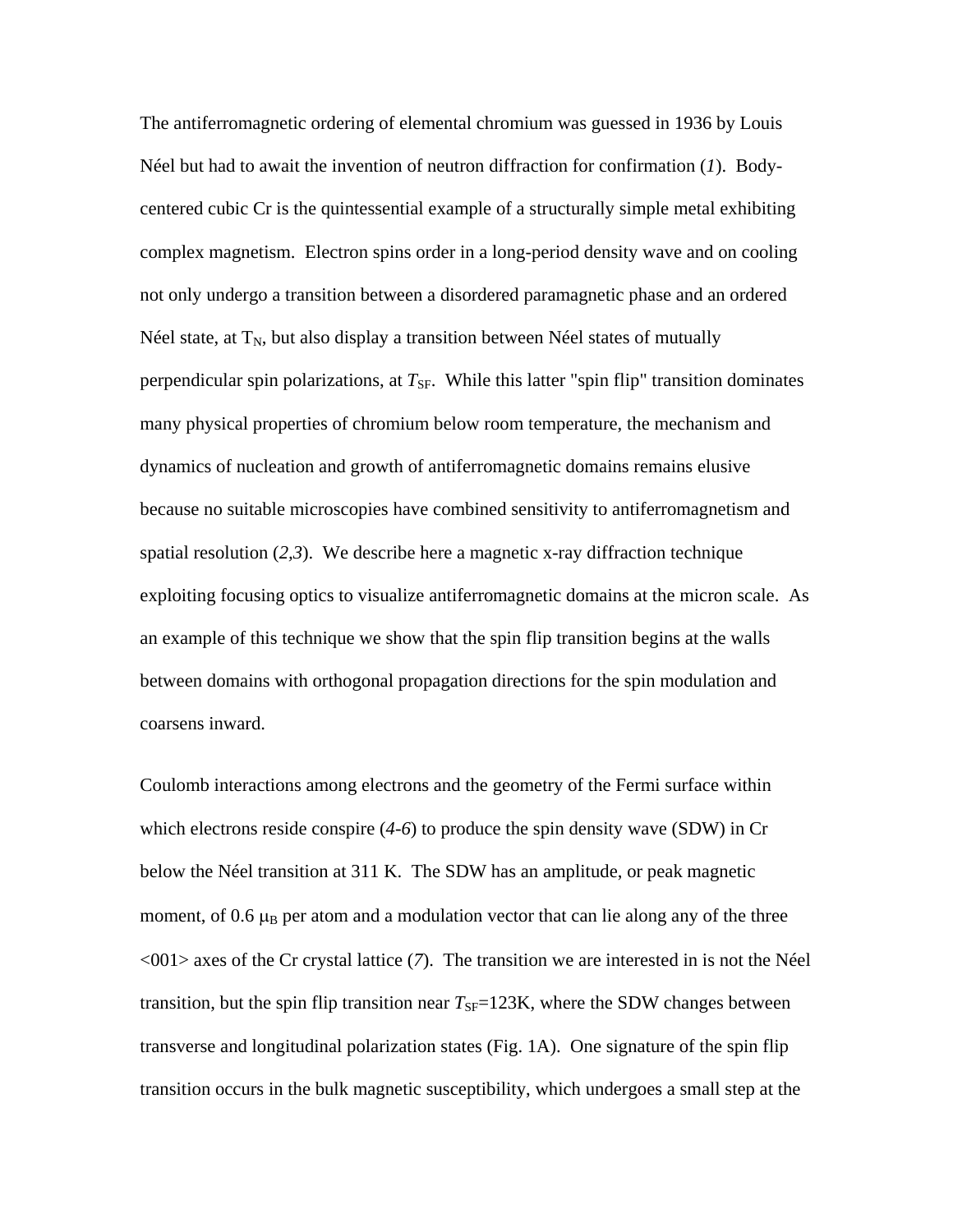critical temperature (Fig. 1B). Although magnetic susceptibility data allow the identification of anomalies, they do not by themselves provide their explanations. The most useful tools in this respect are magnetic neutron and X-ray diffraction, where scattering arises from electron spins in the same way as from atomic cores in conventional neutron and X-ray diffraction. Data are collected in reciprocal rather than direct space, and contain sharp Bragg peaks derived from coherent spin density modulations. For Cr, with lattice constant *a*, the period *Da* of the spin modulation is incommensurate with the Cr lattice. The ordered magnetic state leads to new Bragg reflections at distances  $\delta = 1/D \approx 0.05$  in reciprocal space from the points  $(h, k, l)$  where  $h+k+l$  is odd, at which Bragg peaks due to atomic cores are forbidden for the body centered cubic structure (*8,9*). The SDW also induces modulations in the charge and lattice that are proportional to the square of the spin density wave - this follows because the coupling between charge and spin is invariant with respect to spin reversal, allowing only even powers of the spin to couple to charge. The resulting charge density wave (CDW) then has half the period of the SDW, leading to additional non-magnetic Bragg peaks displaced by 2δ from the (*h*,*k*,*l*) points with even *h*+*k*+*l* (*10*). The locations of SDW and CDW reflections near (001) and (002) in reciprocal space are shown (Fig. 1C).

For ferromagnets, magnetic domains are characterized by a single parameter, the spin polarization. For antiferromagnetic Cr, two parameters are needed – the spin polarization **S** and modulation wavevector **Q**, which can be independently determined via x-ray diffraction using the magnetic scattering reflection arising directly from the SDW and the conventional Thomson scattering from the CDW (*9*). To spatially resolve **S** and **Q**, magnetic x-ray microscopy experiments were performed using a hard x-ray microprobe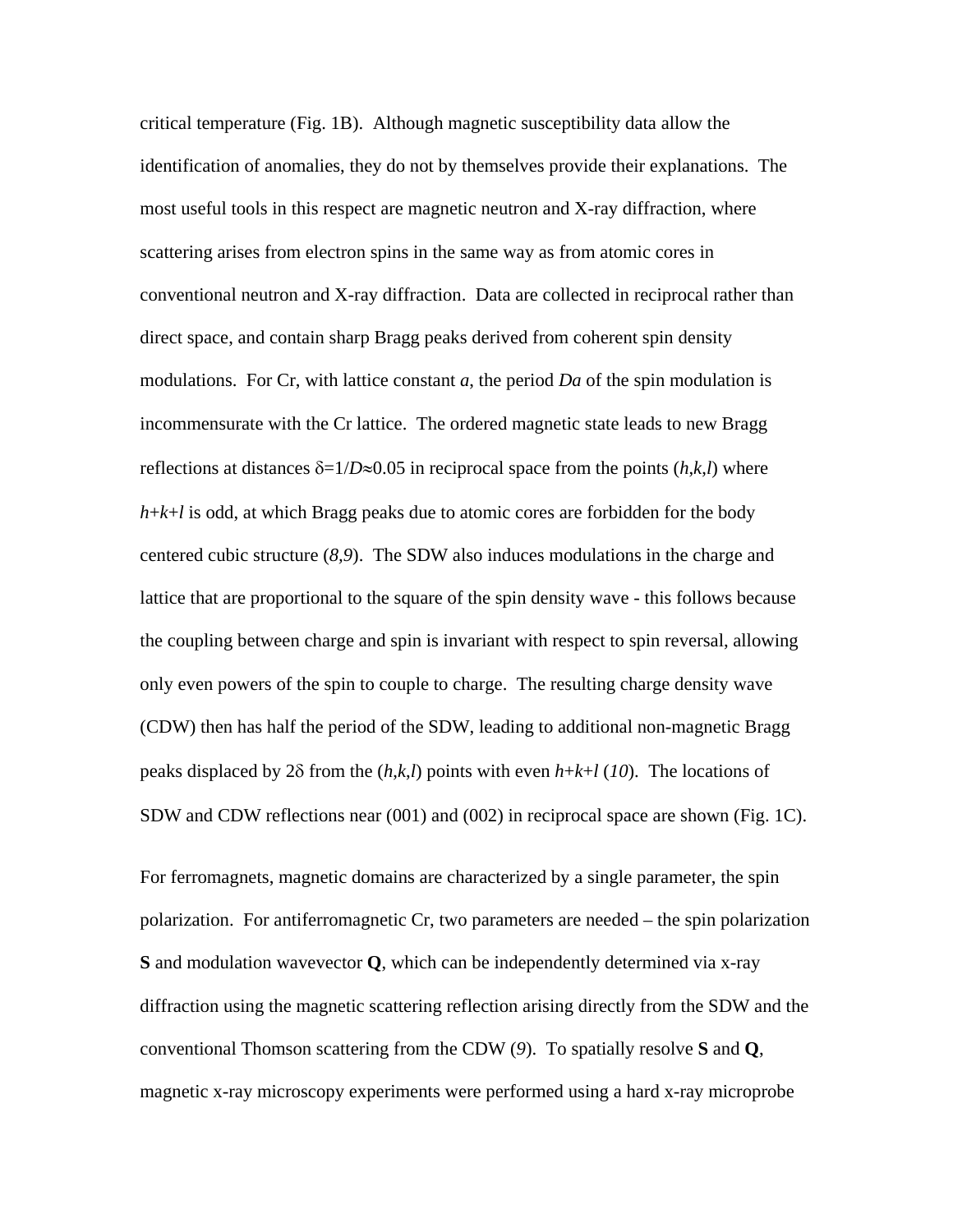facility at the Advanced Photon Source of Argonne National Laboratory. The source of synchrotron radiation was an undulator insertion device with the photon energy selected by a two-crystal Si (111) monochromator. The x-ray microprobe beam was produced using a Fresnel zone plate followed by a 20 μm aperture in a Pt-Ir disk passing only radiation focused to the first order spot (*11,12*). This focusing technique has only recently been made possible by the development of high brilliance synchrotron x-ray sources. The  $(0,0,1-\delta)$  SDW reflection was measured with a probe spot size of 0.5  $\mu$ m using 5.8 keV incident photons. This photon energy is below the 5.95 keV threshold for exciting Cr K shell characteristic fluorescence, eliminating a source of background. To study the (0,0,2-2δ) CDW reflection at nearly the same diffractometer angles, the photon energy was tuned to 11.6 keV. The maximum count rates from the SDW and CDW reflections were 10 and 2500 counts per second, respectively.

The scattering plane for our diffraction experiments, defined by the wavevectors **k** and **k'** of the incident and diffracted beams, was normal to the [110] direction, so that the momentum transfer **k'**-**k** was along [001] (Fig. 1D). Previous studies of Cr crystals have found that SDW domains with a component of **Q** along the surface normal are preferentially occupied in the near-surface region due to strain effects (*9,13*). In order to ensure a diversity of SDW domain orientations, our experiments were performed with a polished Cr (111) single crystal (purchased from Alfa Aesar, Inc.) in which we observed all three possible orientations of **Q** using CDW reflections in rotating anode x-ray diffraction experiments.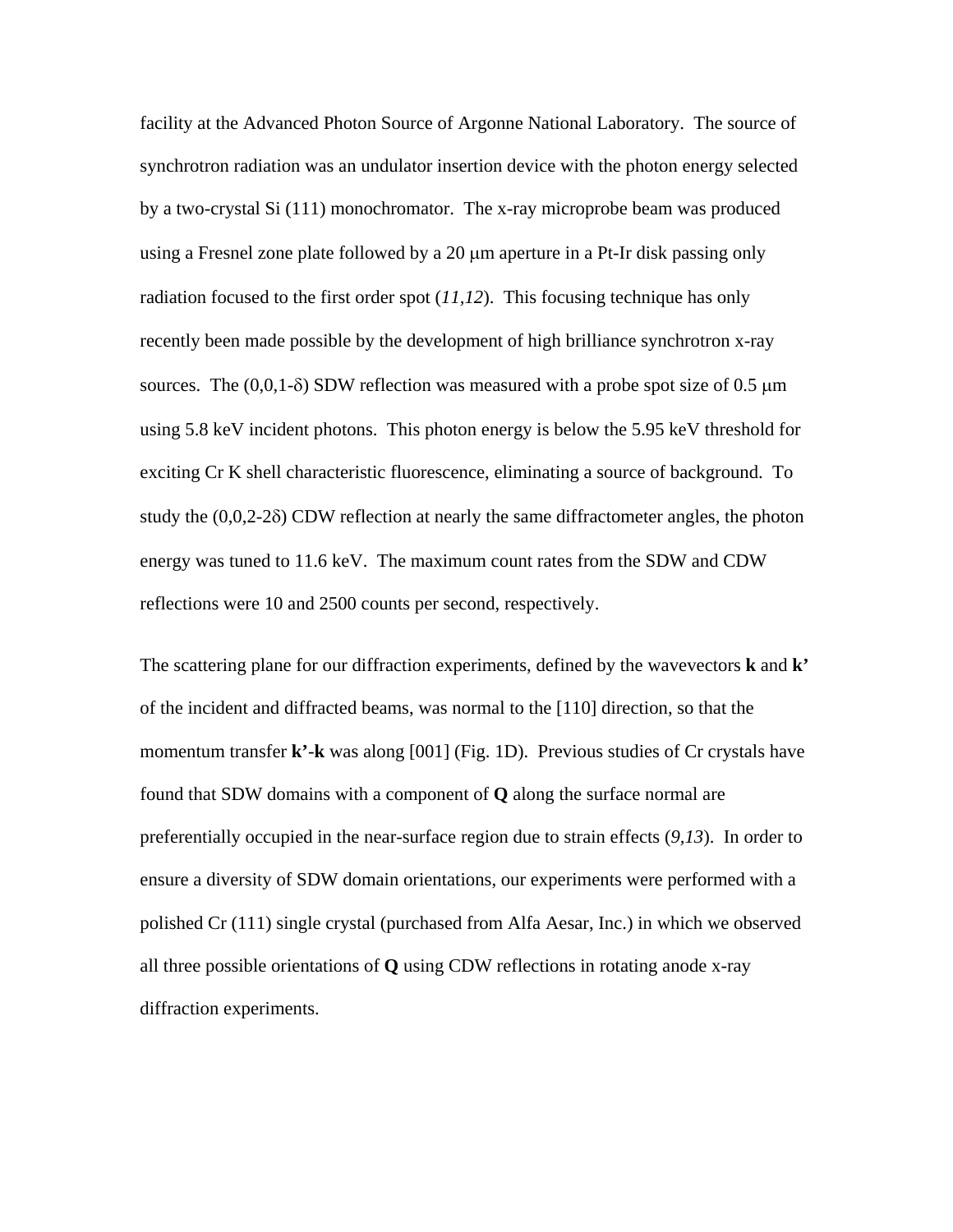Images of individual domains of **Q** were formed by measuring the intensity of either the SDW or CDW reflection as a function of the position of the sample under the beam. The equivalence in our geometry of the two reflections as means of observing **Q** domains at temperatures above  $T_{SF}$  will be demonstrated below. An image of the  $(0,0,1-\delta)$  SDW intensity, collected with a 20  $\mu$ m step size at 130 K is shown (Fig. 2A). Scanning the same area using the (0,0,2-2δ) CDW reflection reveals a nearly identical domain structure (Fig. 2B) where the areas of higher intensity enclosed by black lines correspond to regions in which the propagation wave vector **Q** is along [001]. The roughly 20 μm absorption length for both 5.8 and 11.6 keV x-rays leads to significant contributions to the diffracted signal from depths of up to several microns. The characteristic length scale of the domains ranges from tens to hundreds of microns. In contrast to the domain patterns typical of ferromagnets, the domains of **Q** are highly irregular in shape and size suggesting that relatively weak effects due to inhomogeneity dictate the domain geometry.

The intensity map of the SDW reflection can be understood in the context of the dependence of the magnetic x-ray scattering cross section on the spin polarization **S** and the directions  $\hat{\mathbf{k}}$  and  $\hat{\mathbf{k}}$ <sup>†</sup> of the incident and diffracted beams. Two spin terms contribute to the non-resonant cross section for scattering which is proportional to  $|\mathbf{S} \cdot (\hat{\mathbf{k}} \times \hat{\mathbf{k}}^*)|^2$  +

 $\mathbf{S} \cdot \hat{\mathbf{k}} \cdot (\mathbf{l} - \hat{\mathbf{k}} \cdot \hat{\mathbf{k}}') \big|^2 (14)$ . With our diffraction conditions, the first term dominates when **S** is not in the scattering plane. Because the sample was mounted with [110] normal to the diffraction plane, the magnetic scattering cross sections for the two possible transverse spin polarizations were equal. In the areas of intense scattering in Fig. 2A the SDW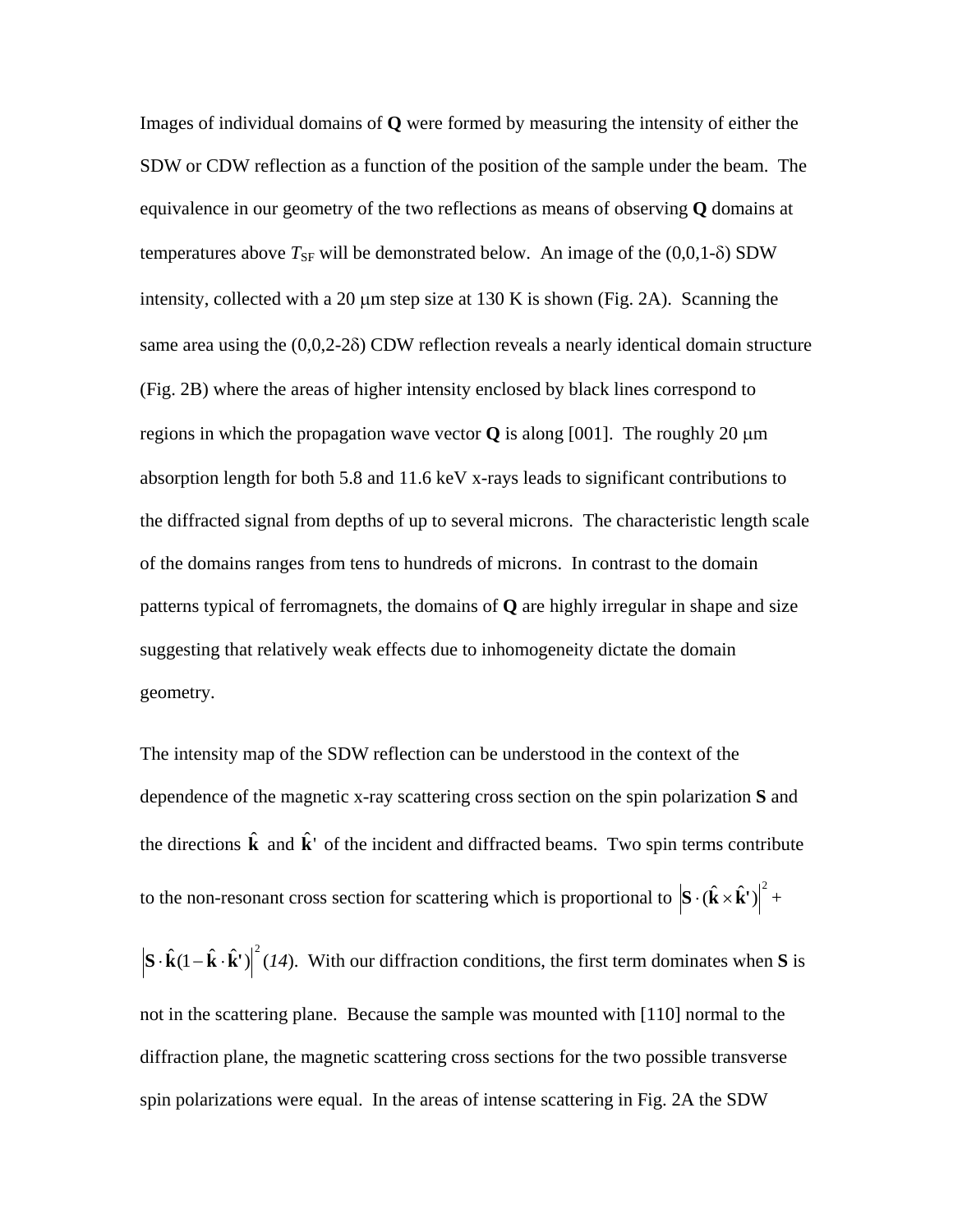domains thus have **Q** along [001] and **S** perpendicular to **Q**. Spins oriented in the scattering plane (with S along the [001] direction, i.e. the longitudinal SDW below  $T_{\rm SF}$ ) have a magnetic scattering cross section resulting only from the second term above, which is reduced by a factor of 30 in comparison with the cross section for spins along perpendicular directions. Scans along (0,0,*l*) in reciprocal space taken at points on and off an area of intense scattering (Fig. 2C) illustrate that the contrast in Fig. 2A arises from the SDW domains and not simply from the variation of the position of the SDW peak in reciprocal space across the sample.

We have exploited the dependence of the magnetic scattering cross section on **S** to study the spin flip transition in detail. The intensity of magnetic scattering from domains in which  $\bf{Q}$  is in the scattering plane is drastically decreased upon cooling through  $T_{\rm SF}$ . This effect has been previously observed in x-ray experiments, but without spatial resolution (*9*). Selection rules applicable to neutron scattering can lead to a similar decrease in the scattered neutron intensity below  $T_{SF}$  (8). The SDW domain marked with a star is shown in images made with a 3 μm step size (Fig. 3). As the sample was cooled through the spin flip transition in a series of steps from  $140 \text{ K}$  to  $110 \text{ K}$ , the region in which scattering was observed decreased in extent and disappeared as the spins reoriented to point along **Q**. During each measurement the sample reached a steady-state temperature that was held for several hours – these can thus be considered maps of the magnetic domains in thermal equilibrium. Comparing the image at 130 K with one taken at that temperature upon warming (not shown) reveals that thermal hysteresis is negligible on the micron scale. In contrast to the SDW, images made at 130 K and 110 K using the CDW reflection from the same domain (Fig. 4) illustrate that scattering from the CDW is the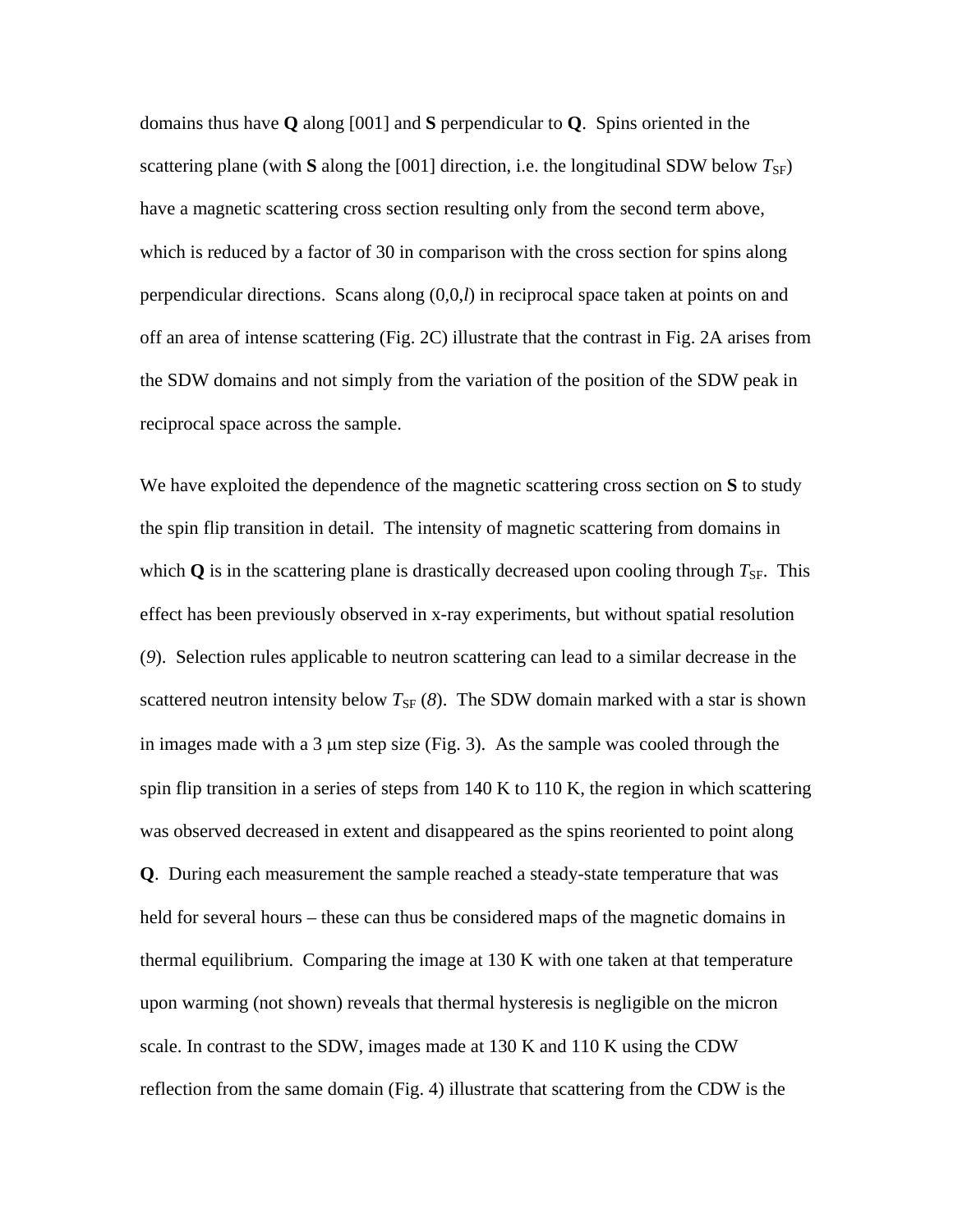same above and below  $T_{SF}$ . The extent of the **Q** || [001] domain is thus unchanged by the spin flip transition. The dramatic drop in the intensity of magnetic scattering observed in Fig. 3 can be attributed solely to the reorientation of the spins below  $T_{SF}$  from transverse to longitudinal upon cooling.

Because the spin flip transition is first order, with a well-known latent heat and change in volume (*7*), it can be expected to take place at a single temperature in a homogeneous system. The fact that different points in the images of Fig. 3 are converted from blue to yellow-green at different temperatures shows that this is not the case for our Cr sample. The variation in transition temperature across the  $Q \parallel [001]$  domain is illustrated by Fig. 1B, in which the mean intensity in four regions of the images of Fig. 3 is plotted as a function of temperature and set against the magnetization jump which is the bulk signature of the spin flip transition. At each temperature, the positions of the region of integration were adjusted to compensate for linear shifts in the position of the beam on the sample due to contraction of sample holder upon cooling. Although points 3 and 4 are only 5 μm apart, the spin flip transition temperature at the two points differs by 5 K. The count rate in area 1, where  $T_{SF}$  is lowest, remains constant as the spin flip transition occurs at points 3 and 4, falling only at a lower temperature. The mean intensity in area 2, a region in which **Q** is perpendicular to [001], and there are neither (0,0,1-δ) SDW nor  $(0,0,2-2\delta)$  CDW peaks, is unchanged passing through  $T_{SF}$ .

A phase transition broadened by impurities or other defects is common enough - the defects nucleate the low-temperature phase, which then grows into the regions occupied by the high-temperature phase (*15*). A recent example of this is the growth of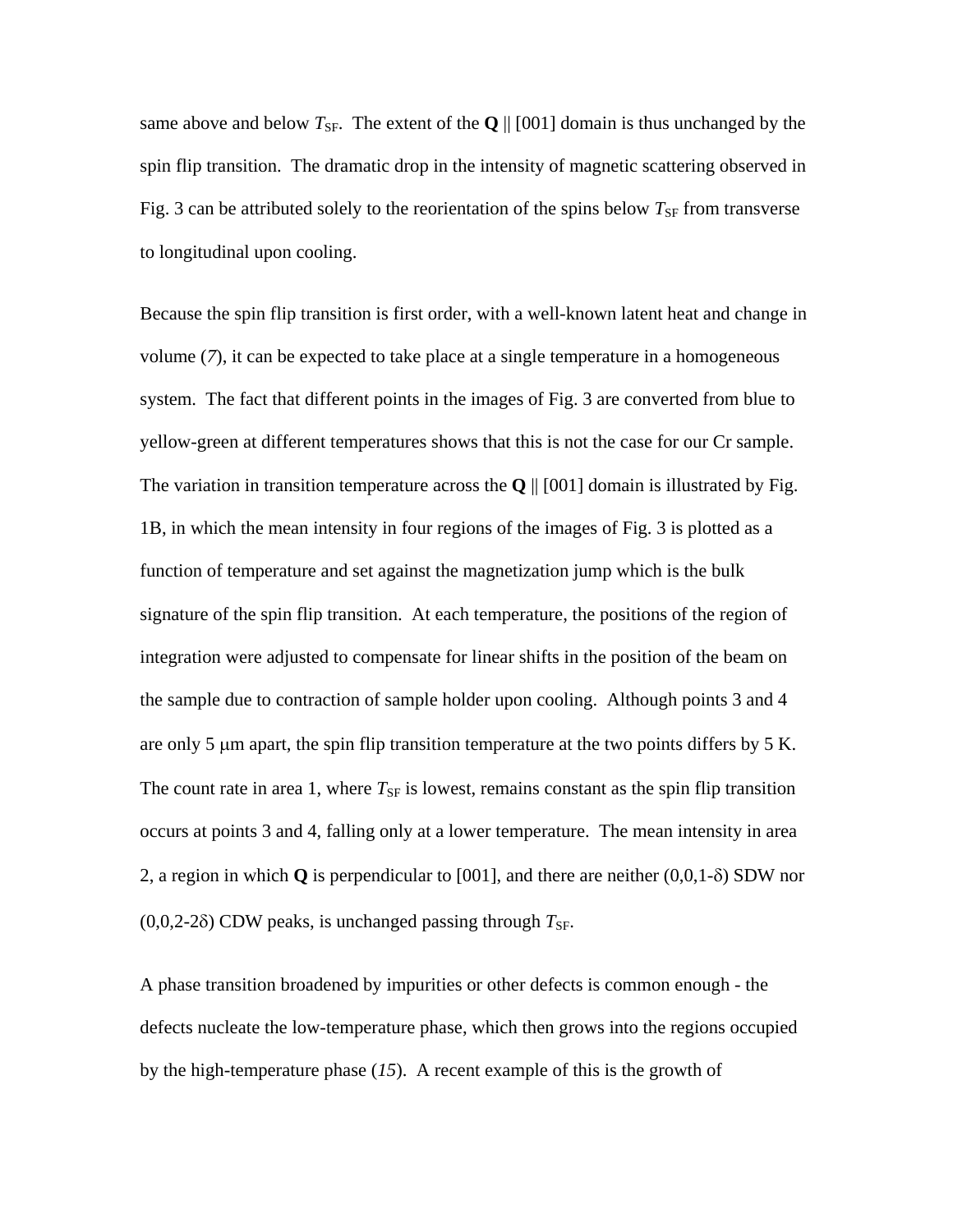ferromagnetism starting at natural and artificial grain boundaries in manganite films (*16*). What we have discovered here is the nucleation of a magnetic phase not at a structural grain boundary, as for the manganite films, but at its magnetic equivalent. Indeed, the combination of our x-ray charge (Fig. 4) and spin (Fig. 3) images of magnetic domains in Cr clearly show that the spin flip transition begins at the boundary between **Q** domains, across which there is a 90° rotation of **Q**, and progresses inwards.

There are three microscopic effects that could be responsible for our discoveries. The first is somewhat similar to what occurs for exchange biasing, a crucial concept underlying useful magnetoresistive devices (*17*) and is based on a local moment model that considers only short-range exchange interactions, as for an insulator. The key insights are that one of the transverse spin directions on one side of a 90° **Q** domain wall actually points along the longitudinal direction on the other side, and that a Heisenberg exchange interaction would favor antiparallel rather than perpendicular alignment. Inevitably, due to disorder, one of the transverse domains will be more stable than the other, allowing it, via the exchange interaction, to nucleate the longitudinal state in the less stable transverse domain. Another mechanism, very much analogous to what is suspected for the manganite films (*16*), invokes strain fields, which may be either the cause or the effect of the  $Q$  domain walls. The idea here is that  $T_{SF}$ , is a strong function of strain (18,19), and that near the  $\bf{Q}$  domain walls, the strain is sufficient to raise  $T_{\rm SF}$  by the observed amount. The final and in many respects most interesting candidate mechanism invokes the quantum mixing of states with different Fermi surfaces across the domain wall. The mixing will result in a different spin-orbit coupling near that interface, which could then stabilize the longitudinal phase at a higher temperature.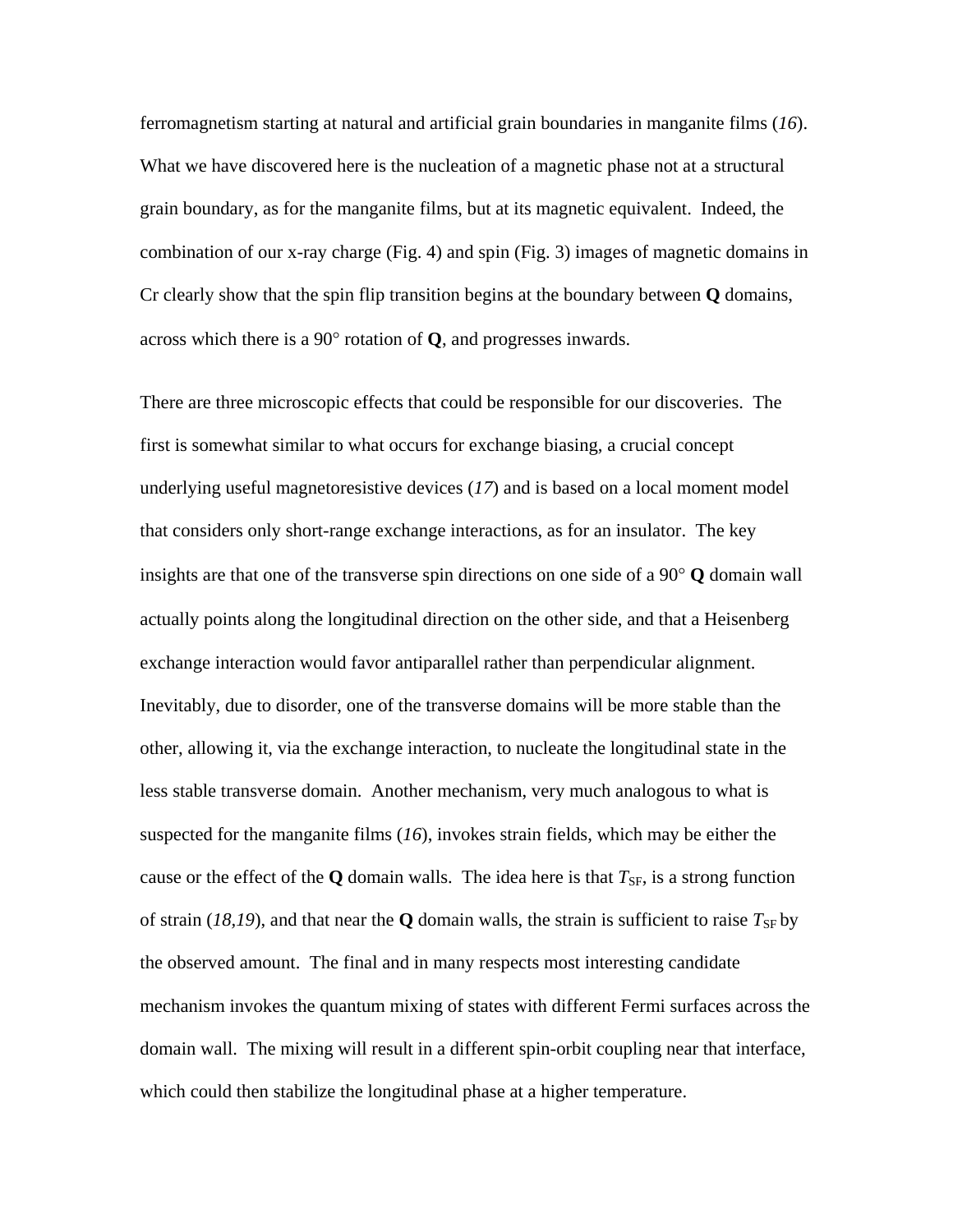The magnetic x-ray microscope images described here are an important first step towards understanding the relationship of microscopic domains to the bulk properties of this common element and prototypical magnet. The interplay between macroscopically observable phenomena and the configuration of domains and domain walls, both magnetic and ferroelectric, is becoming increasingly important as density requirements in many technologies drive device feature sizes towards those of individual domains. Recent achievements of multilayer magnetic devices with antiferromagnetic coupling layers have stimulated a renewed interest in chromium and other antiferromagnetic materials (*20-22*). Our experiments are significant beyond the world of Cr because the ability to image antiferromagnetic domains with the same ease with which magnetic force microscopy can image ferromagnetic domains is a prerequisite for the scientifically-based engineering of antiferromagnets.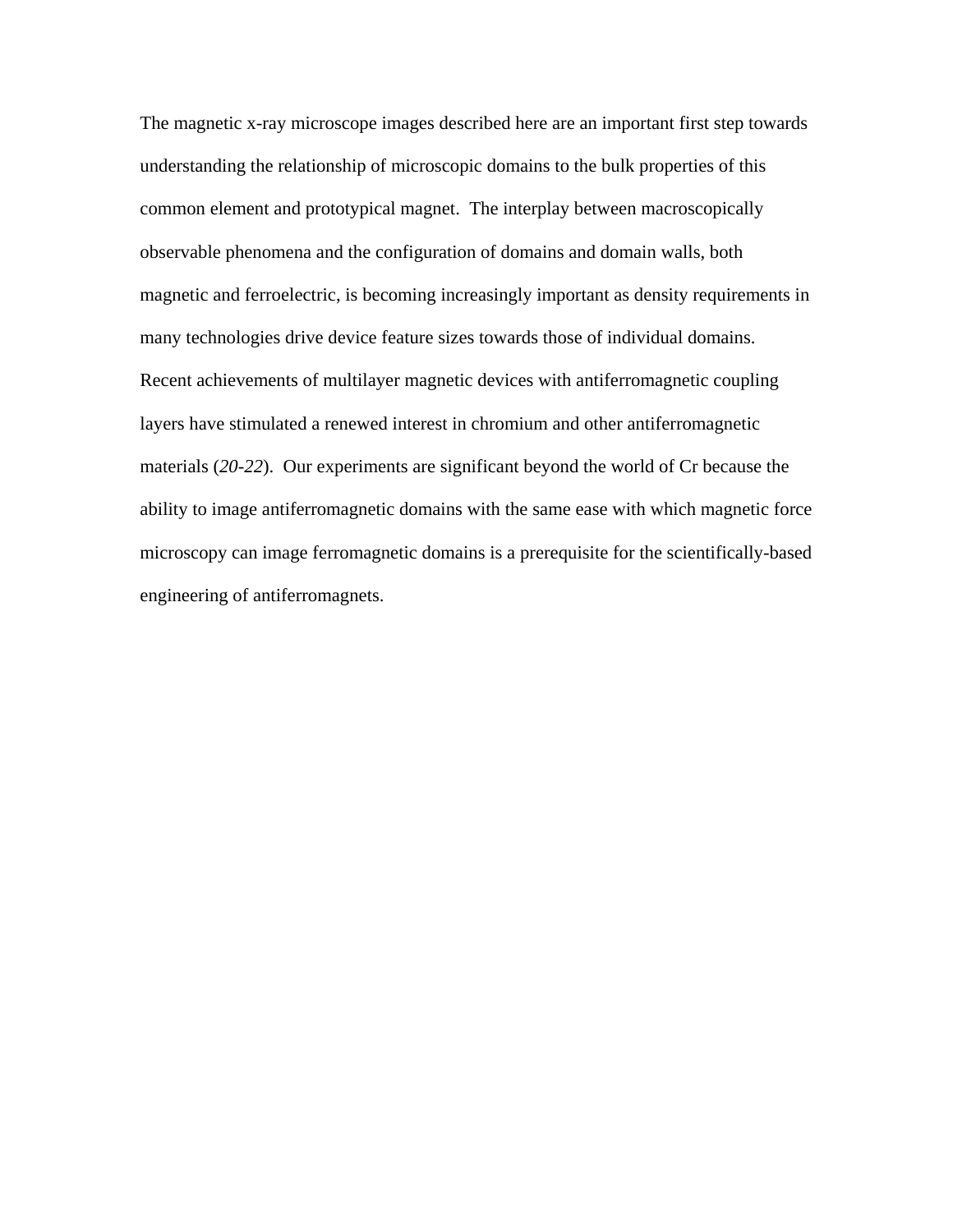- 1. C. G. Shull, M. K. Wilkinson, *Rev. Mod. Phys.* **25**, 100 (1953).
- 2. M. Ando, S. Hosoya, *Phys. Rev. Lett.* **29**, 281 (1972).
- 3. J. B. Davidson, S. A. Werner, A. S. Arrot *Magnetism and Magnetic Materials*, AIP Conf. Proc. No. 18, C. D. Graham, Jr., J. J. Rhyne, eds. (American Institute of Physics, New York, 1973), part I, pp. 396-400.
- 4. A. W. Overhauser, *Phys. Rev.* **128**, 1437 (1962).
- 5. W. M. Lomer, *Proc. Phys. Soc. (London)* **80**, 489 (1962).
- 6. T. M. Rice, *Phys. Rev. B* **2**, 3619 (1970).
- 7. E. Fawcett, *Rev. Mod. Phys.* **60**, 209 (1988).
- 8. S. A. Werner, A. Arrot, H. Kendrick, *Phys. Rev.* **155**, 528 (1967).
- 9. J. P. Hill, G. Helgesen, D. Gibbs, *Phys. Rev. B* **51**, 10336 (1995).
- 10. M. Mori, Y. Tsunoda, *J. Phys.: Condens. Matter* **5**, L77 (1993).
- 11. B. Lai *et al*., *Appl. Phys. Lett.* **61**, 1877 (1992).
- 12. E. Di Fabrizio *et al*., *Nature* **401**, 895 (1999).
- 13. K.-F. Braun, S. Fölsch, G. Meyer, K.-H. Rieder, *Phys. Rev. Lett.* **85**, 3500 (2000).
- 14. M. Blume, D. Gibbs, *Phys. Rev. B* **37**, 1779 (1988).
- 15. Y. Imry, M. Wortis, *Phys. Rev. B* **19**, 3580 (1979).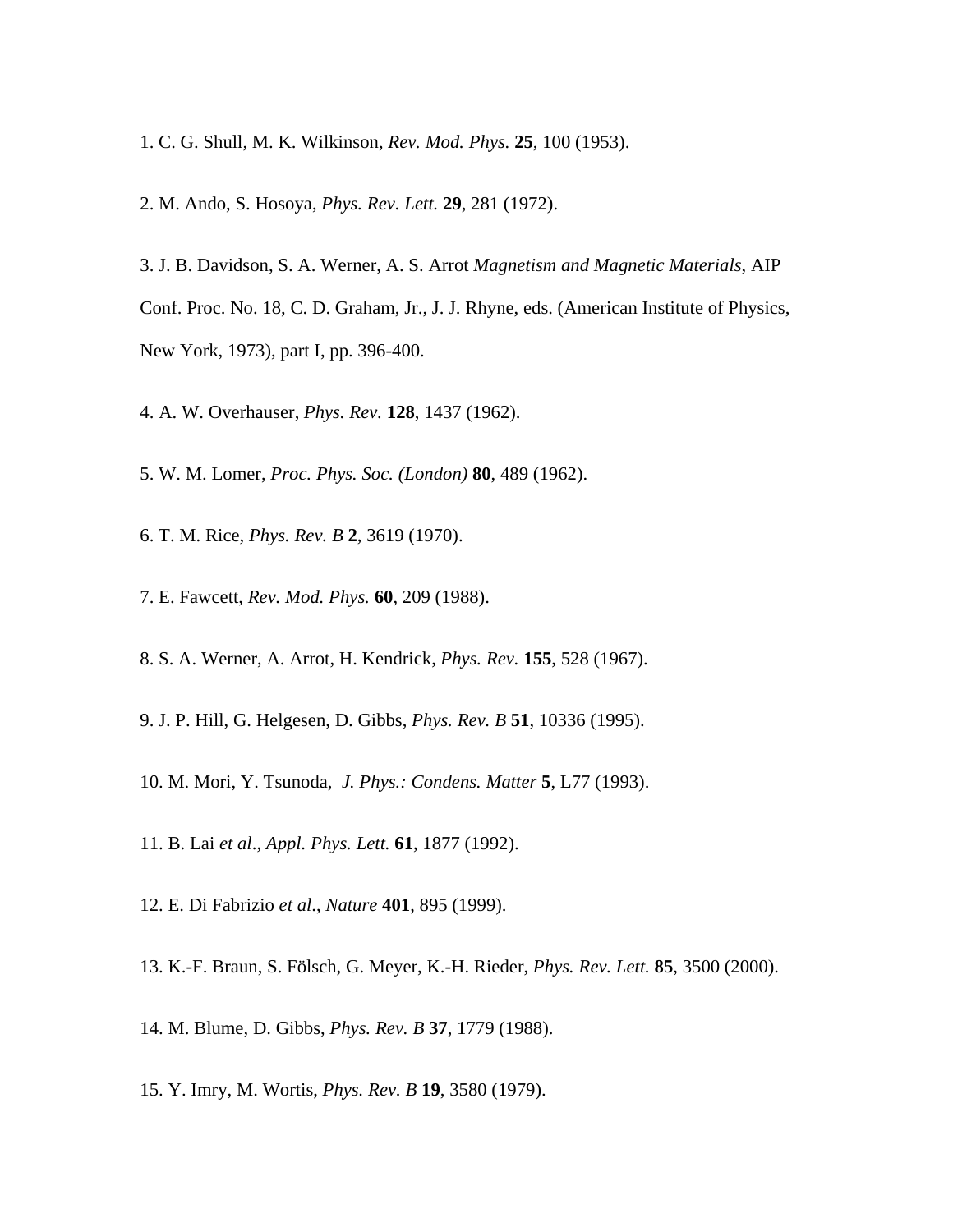- 16. Y.-A. Soh, G. Aeppli, N. D. Mathur, M. G. Blamire, *Phys. Rev. B* **63**, 020402 (2001).
- 17. J. Nogués, I. K. Schuller, *J. Magn. Magn. Mater.* **192**, 203 (1999).
- 18. J. E. Mattson, S. D. Bader, M. B. Brodsky, J. B. Ketterson, *J. Magn. Magn. Mater.*  **109**, 179 (1992).
- 19. H. Zabel, *J. Phys.: Condens. Matter* **11**, 9303 (1999).
- 20. M. N. Baibich *et al*., *Phys. Rev. Lett*. **61**, 2472 (1988).
- 21. A. Scholl *et al*., *Science* **287**, 1014 (2000).
- 22. F. Nolting *et al*., *Nature* **405**, 767 (2000).
- 23. Use of the Advanced Photon Source was supported by the U.S. Dept of Energy, Basic Energy Sciences, Office of Science, under Contract No. W-31-109-Eng-38. The authors thank R. Pindak and G. Blumberg for helpful discussions.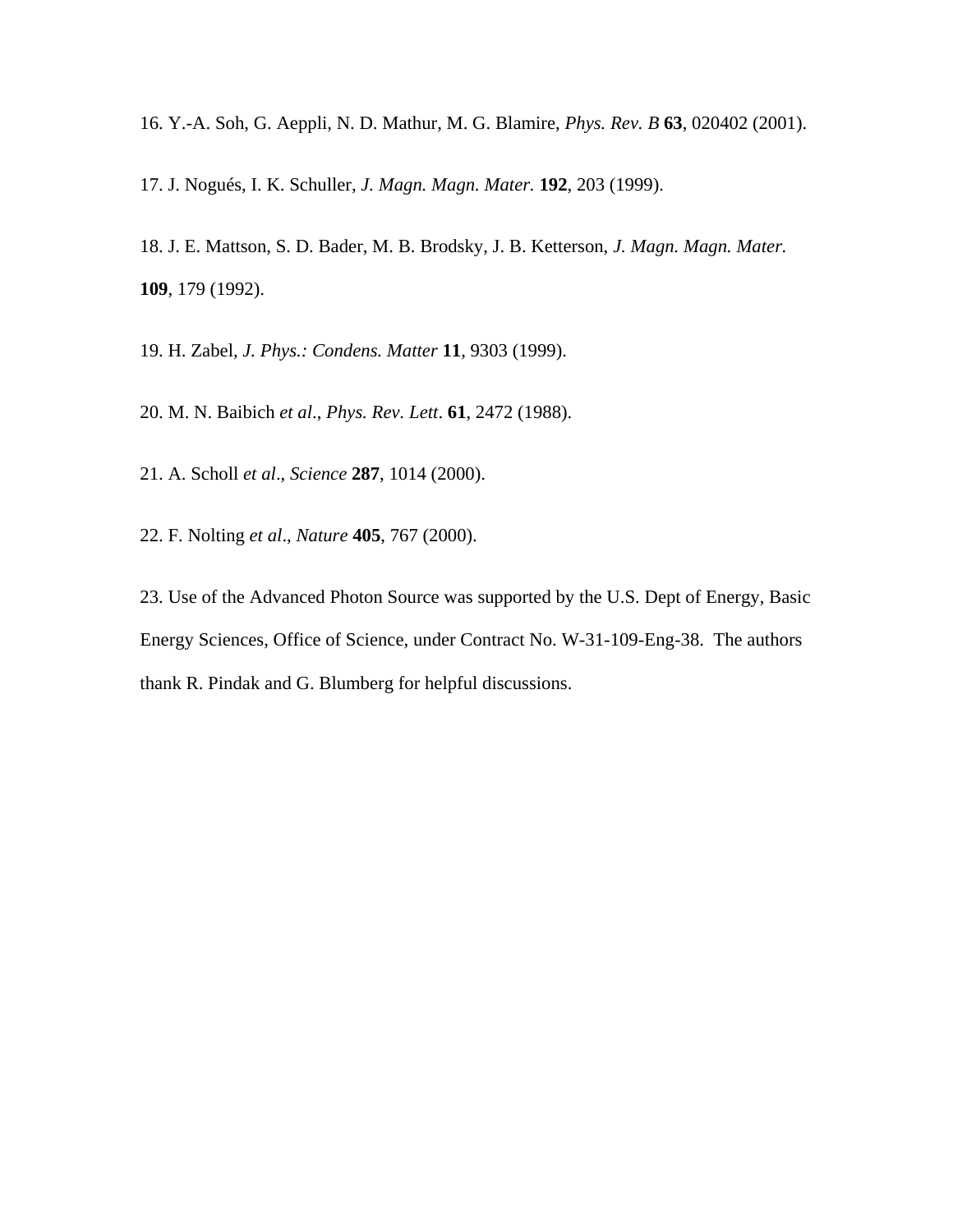**Fig. 1** (A) At the spin flip transition temperature  $T_{SF}$ , the spin polarization **S** changes from transverse to longitudinal with respect to the modulation wavevector **Q**. The period of the spin modulation is incommensurate with the lattice spacing *a*. **(B)** (upper panel) A step in the bulk magnetization of Cr in an applied field of 2 kG serves as a marker for the spin flip transition. (lower panel) The mean intensity in the numbered areas of Fig. 3 plotted as function of temperature demonstrates that  $T_{SF}$  varies by more than 7 K across this single SDW domain. (**C**), The positions of the (002) allowed Bragg reflection (solid cube), charge density wave satellite (open cubes), and spin density wave satellite (spheres) peaks are shown in the regions of reciprocal space near (001) and (002). **(D)** The incident and diffracted beams **k** and **k**<sup>*s*</sup> for a **Q**  $||$  [001] domain near a **Q** domain wall. Transverse-polarized spins in this domain (dashed lines, labeled  $S_T$ ) have components not in the diffraction plane and thus result in more intense scattering than spins polarized along  $\bf{Q}$  (solid line,  $\bf{S}_L$ ). Ordered spins in the neighboring domain with  $\bf{Q} \parallel [100]$  result in no diffracted intensity because the Bragg diffraction condition is not satisfied.

**Fig. 2** Magnetic domains in Cr at T=130 K. Maps of the intensity of the **(A)**, spin density wave reflection at (0,0,1-δ) and **(B)**, charge density wave reflection at (0,0,2-2δ) in a 500  $\mu$ m  $\times$  500  $\mu$ m region. These images (including those in Figs. 3 and 4) have been resampled on a grid with four times the point density of the original scan and smoothed with a three pixel square moving average. The intensity scale for these images ranges from yellow (lowest count rate) to blue (highest count rate). The saturation level and threshold for the domain outlines are chosen to emphasize the domain contrast and are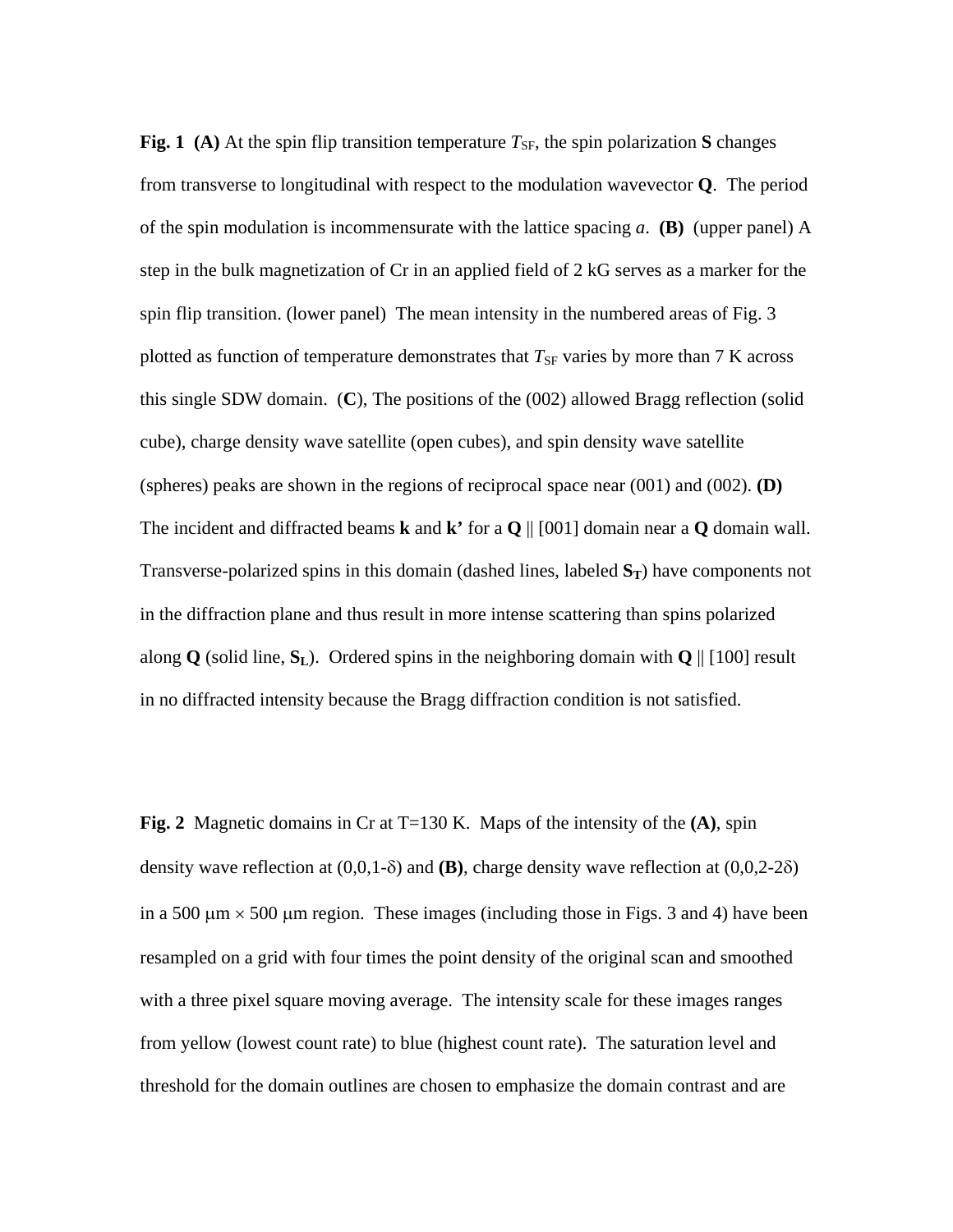scaled between the two images by the ratio of the mean count rate. **(C)** Reciprocal space scans along (0,0,*l*) at the positions indicated on the spin density wave map. The solid line is a Gaussian fit to the scan at position 1.

**Fig. 3** Images of a single spin density wave domain at temperatures near the spin flip transition temperature. This domain also appears at a different scale in Fig. 2A where it is marked with a star. The transition from transverse to longitudinal spin polarization at  $T_{\rm SF}$  results in the disappearance of magnetic scattering from the SDW domain.

**Fig. 4** Images of the charge density wave reflection intensity in the area of Fig. 3 at **(A)** 130 K and **(B)** 110 K. The Q orientation and size of the SDW domain are unchanged by cooling through  $T_{SF}$ .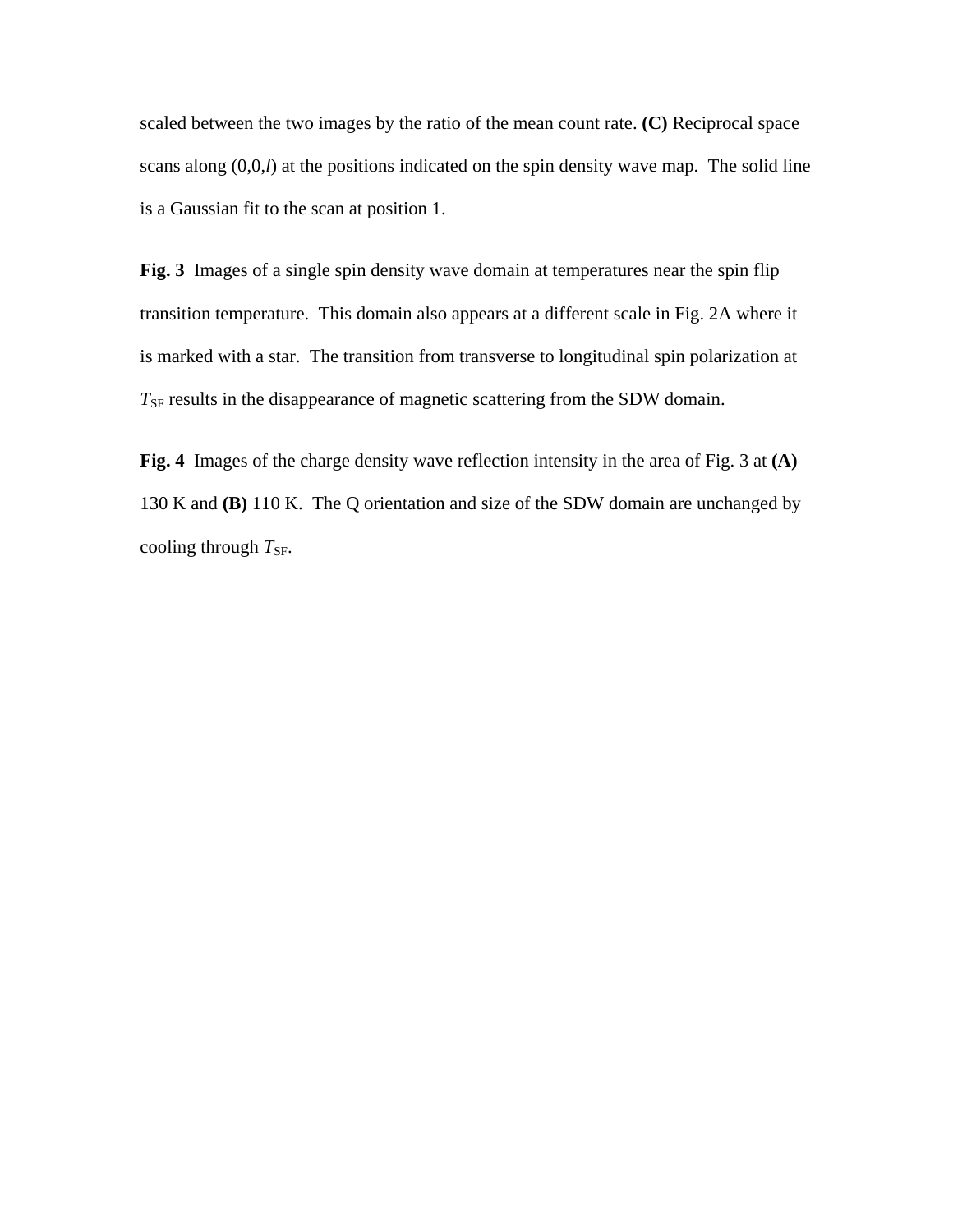Evans *et al*., Figure 1

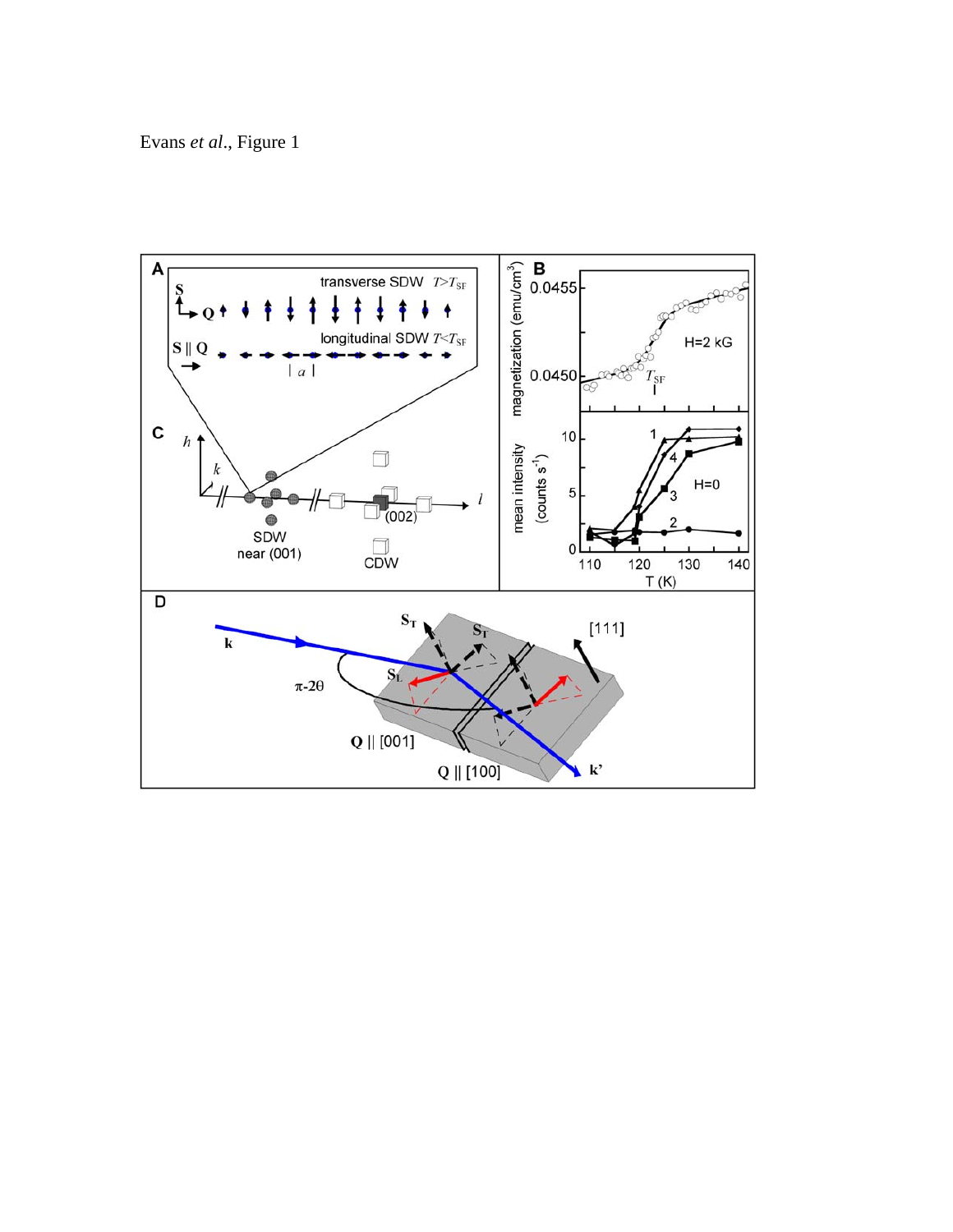Evans *et al*., Figure 2

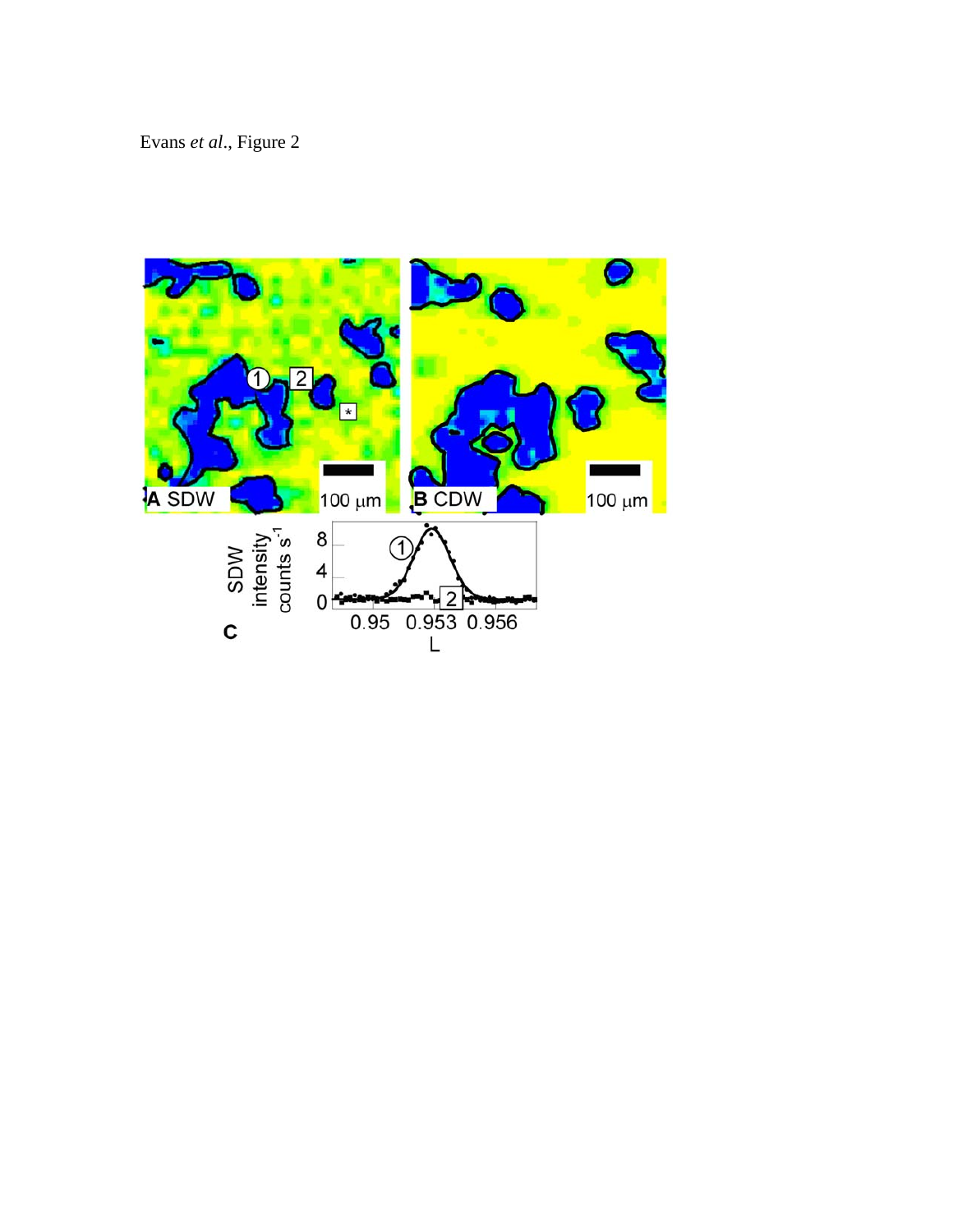Evans *et al*., Figure 3